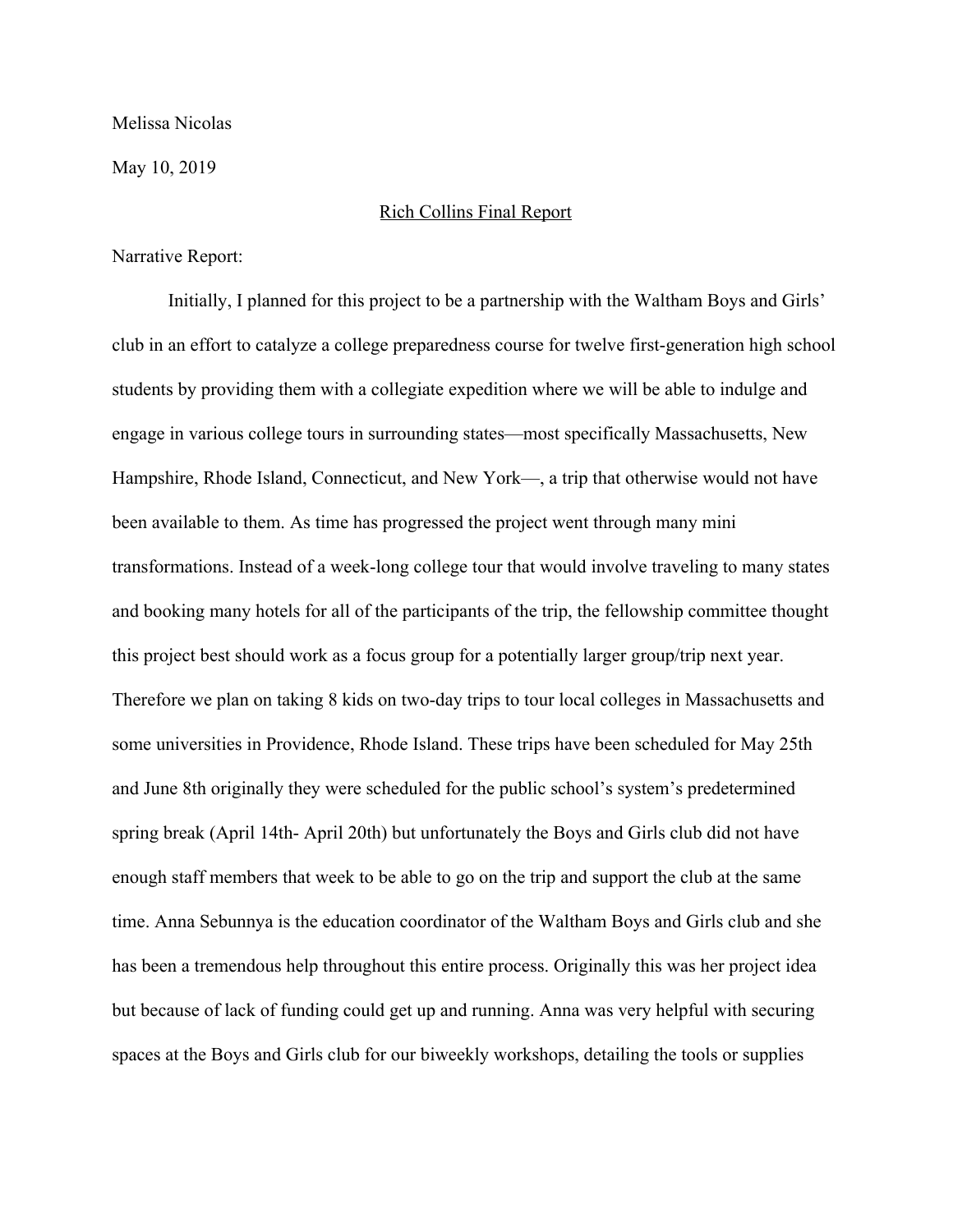needed for the budget proposal and communicating with local colleges to have a tour guide ready to help the students engage with the colleges.

We held a total of four workshops this semester with the teens. The first workshop was about distinguishing between a school that is a match and a school that is the right fit. This workshop revealed that many of the teens did not know that there was a difference and that their plans for college were just to apply to schools that would accept their grades. The second workshop centered around what resources can be found on a college campus that we felt it was necessary the teens know about. Those resources ranged from career centers and financial aid office to police escort systems and mental and physical health centers. We replaced one of our workshops for a panel discussion with current Brandeis and Bentley undergraduates to take any questions that the youth in Waltham had about the application process, college experience, and post-college concerns. We expanded the discussion out to more than just the 8 teens in the program but to any high schoolers in Waltham that wanted to participate. We realized that many of the concerns of Waltham youth are the financial aid and application process, many students believed they would not be able to afford college and that they would have to fill out the financial aid forms themselves due to the existing language barriers in their home. Many teens expressed that because they will be the first ones in their family to go to college, they do not know what to expect and do not expect much assistance from their families. The Brandeis and Bentley students used the discussion to tell the youth of some of the things that helped them get through the financial aid and college application process and what resources that were available to them, which many students found really helpful and eased their anxieties about college. From the responses of the panel discussion, the last workshop before the trip covered everything the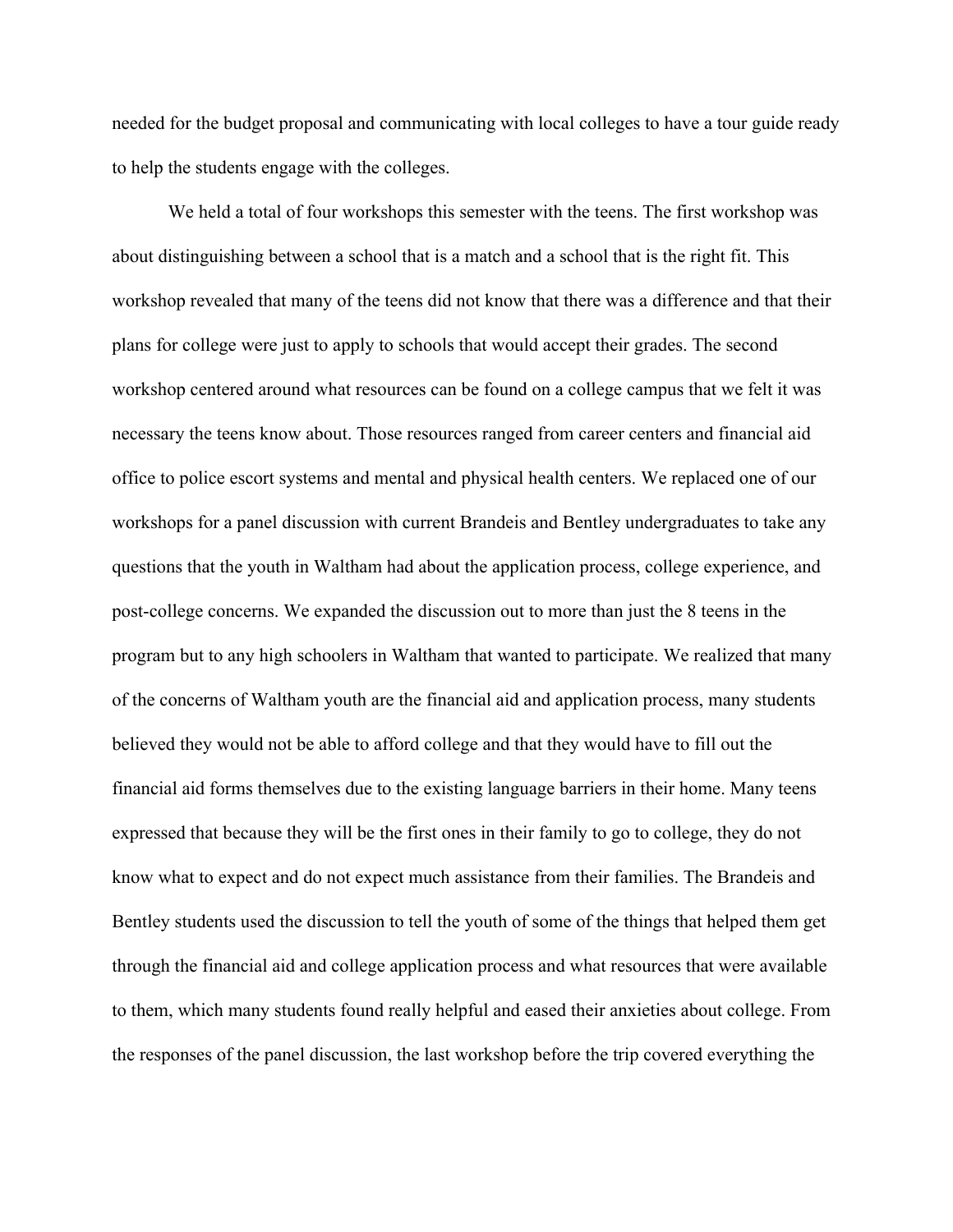teens needed to know about the financial aid application, scholarship applications, and college applications. We had a financial aid advisor come in to speak with the teens and answer any questions they had. Anna and I also researched local scholarships that the teens could apply for and also gave them advice about the scholarship packet the high school provides. These workshops were tremendously successful because of the impact they had on each student outlook on college.

This project was very much a learning experience for both Anna and I professionally. Some of the major obstacles of this project was finding a consistent time each week for Anna and I to meet to discuss logistics and plan the workshops and trips. We both had very hectic schedules and sometimes we had to move or even cancel meetings for many unforeseen conflicts that would occur when our meetings were. The next biggest obstacle for our project was outreach. We knew there would be many teens interested in this project but I was very confused as to why not as many were signing up. Later in the semester after we have solidified our 8 teens, I found out that the marketing for the project was only to club kids and the project was made exclusively to club kids which was not my idea for the project. I wanted as many teens, club members or not, to be able to use this opportunity. This is something that greatly hindered the number of students in the program.

For right now the project is coming to a close we just need to go on our college tours in late May and early June and hopefully continue this project again next year. There are still a lot of teens that have expressed interest in doing this if it were made available. Future plans would include hopefully a bigger program with more workshops starting at the very beginning of the spring semester and many guest speakers with expertise on various subjects. The students will be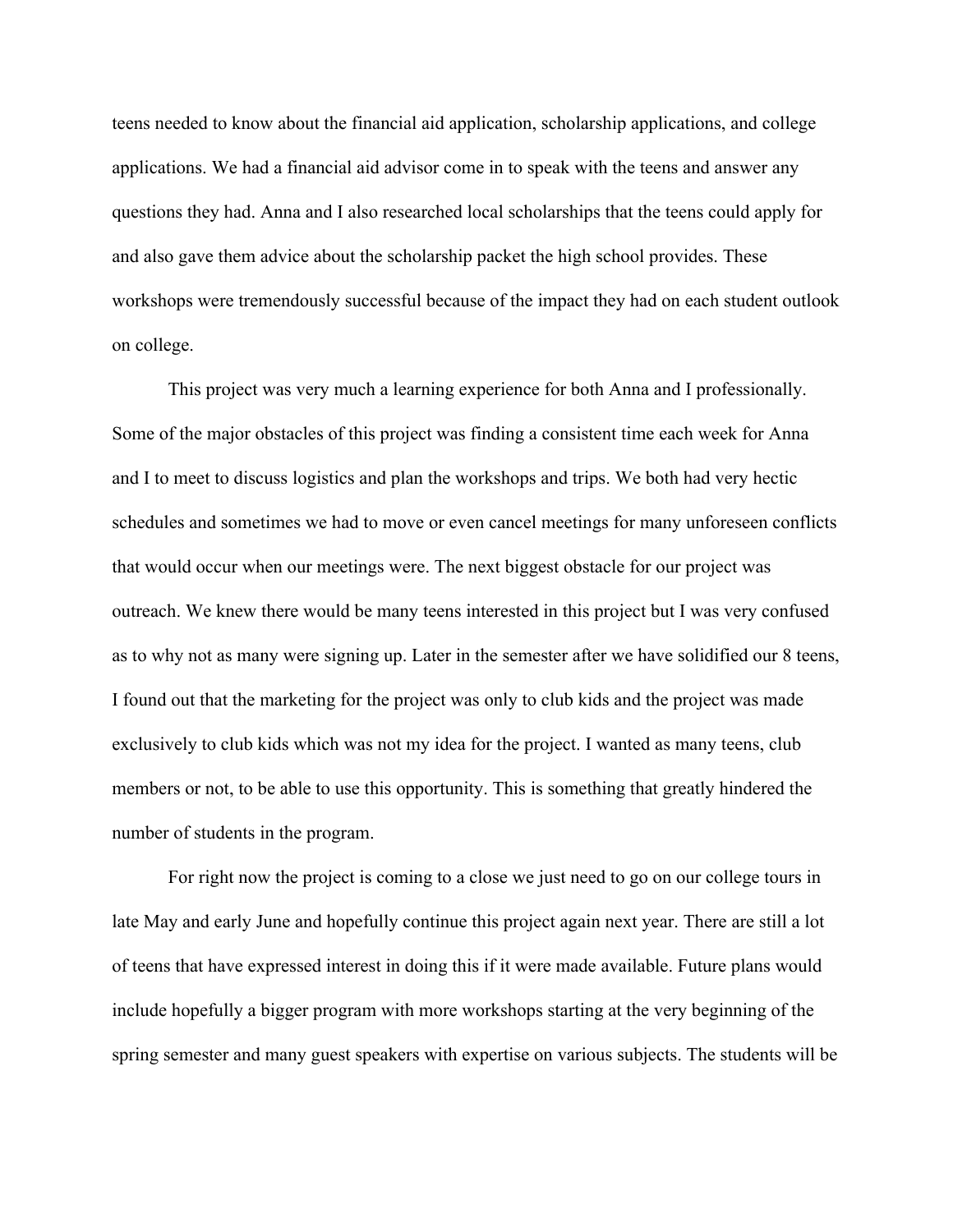more involved in what things they want to talk about. Many of the teens expressed that they would like the financial aid workshop to be extended out to parents in Waltham so that they can help their kids with that process, which I believe is a wonderful idea and if possible will definitely be implemented next year. My goal is for this project to create a legacy in Waltham that all community members would like to be involved in and hopefully will address the disparities in graduation rates within Waltham as well as the disparity between resources available to students regarding college.

### Evaluation:

To begin the process of the college preparedness workshop we required that each student applying fill out an application expressing why they are interested in this program and what do they feel they could learn from it. We used these applications as guides as to what we think the teens want and make sure we were catering to their needs and not what we felt was best. This application was when we thought we would be doing the week-long trip but none of the students objected to the change in the duration of the trip. After we finished the workshop series we also required each student to partake in the exit survey so that we could measure the success of the workshops independent of the trip but also Anna and I wanted to know how well we did relay all this information to the teens and how well did we facilitate relevant conversation that would prove to be beneficial. The results of the survey were very positive the teens gave the entire project very high scores and showed major interest continuing with this project as seniors for next year.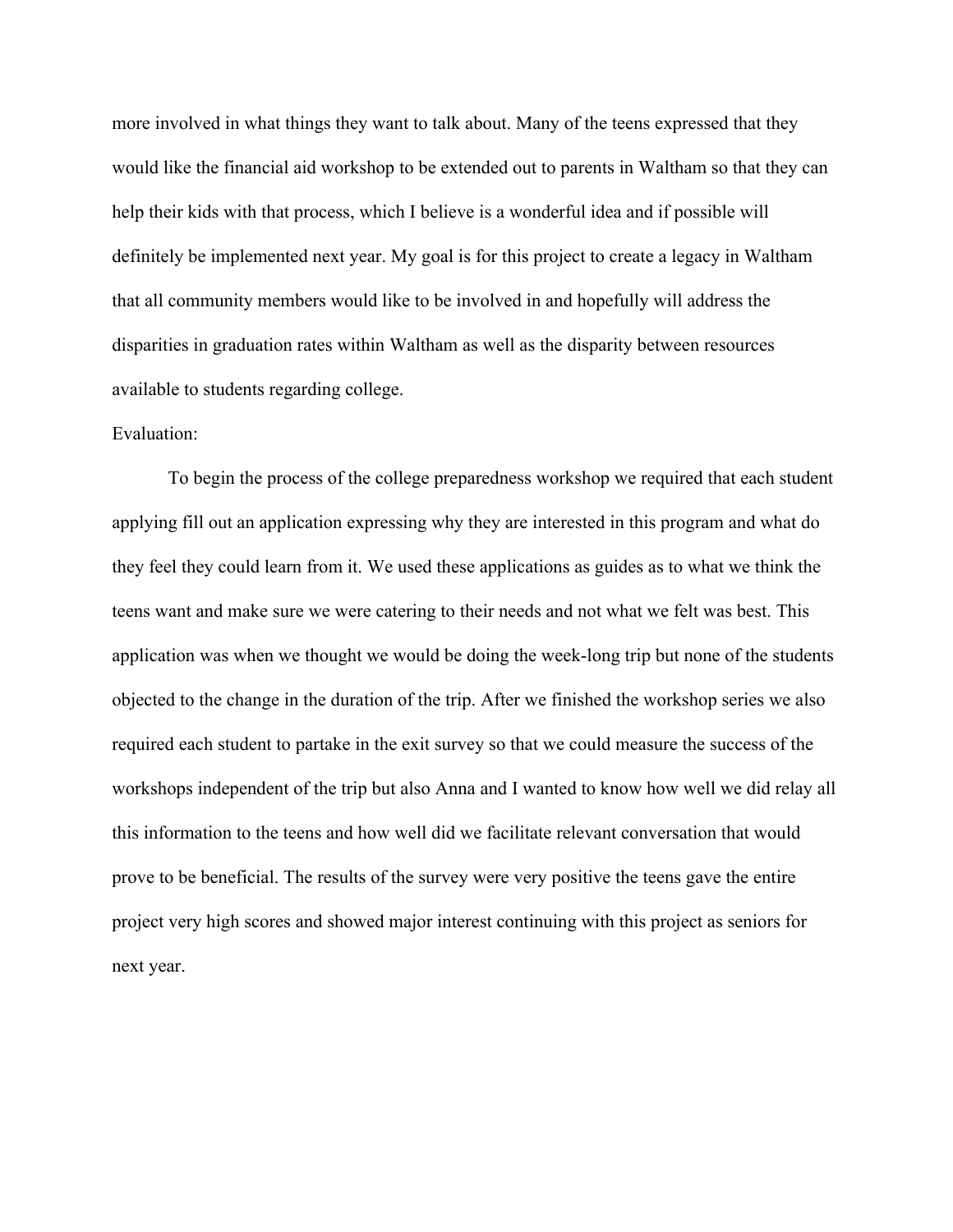

Name: Muriel Dol

Date: 11/4

High School & Graduation year: Waltham High 2020

Phone Number: 7817325035

Email: murieldol@walthampublicschools.org

# **WBGC College Program Application**

The Waltham Boys & Girls Club College Tour program is for youth in their junior year of high school. This program is not only for youth to visit schools they have interest in, but also to prepare them for tours they attend on their own as well as ready these students for the college experience. To help us give the experience to those who will utilize this tour to its fullest extent, please fill out this application and return to the Waltham BGC Education Center by February 1st, 2018.

The WBGC College Program will begin and on Thursday, February 28th @ 6:30 and will continue alternating Thursdays until May 2nd, if admitted can you make the commitment to attend all meetings.

Yes, I can.

Are you available during the week of April Break (Sunday, April 14th to Saturday, April 20th) to join us on a multi-state tour?

Yes, I am available during that week.

## What colleges do you have an interest in on the East Coast?

I have an interest in Brandeis University, Bard University, Tufts, John Hopkins, and UPenn.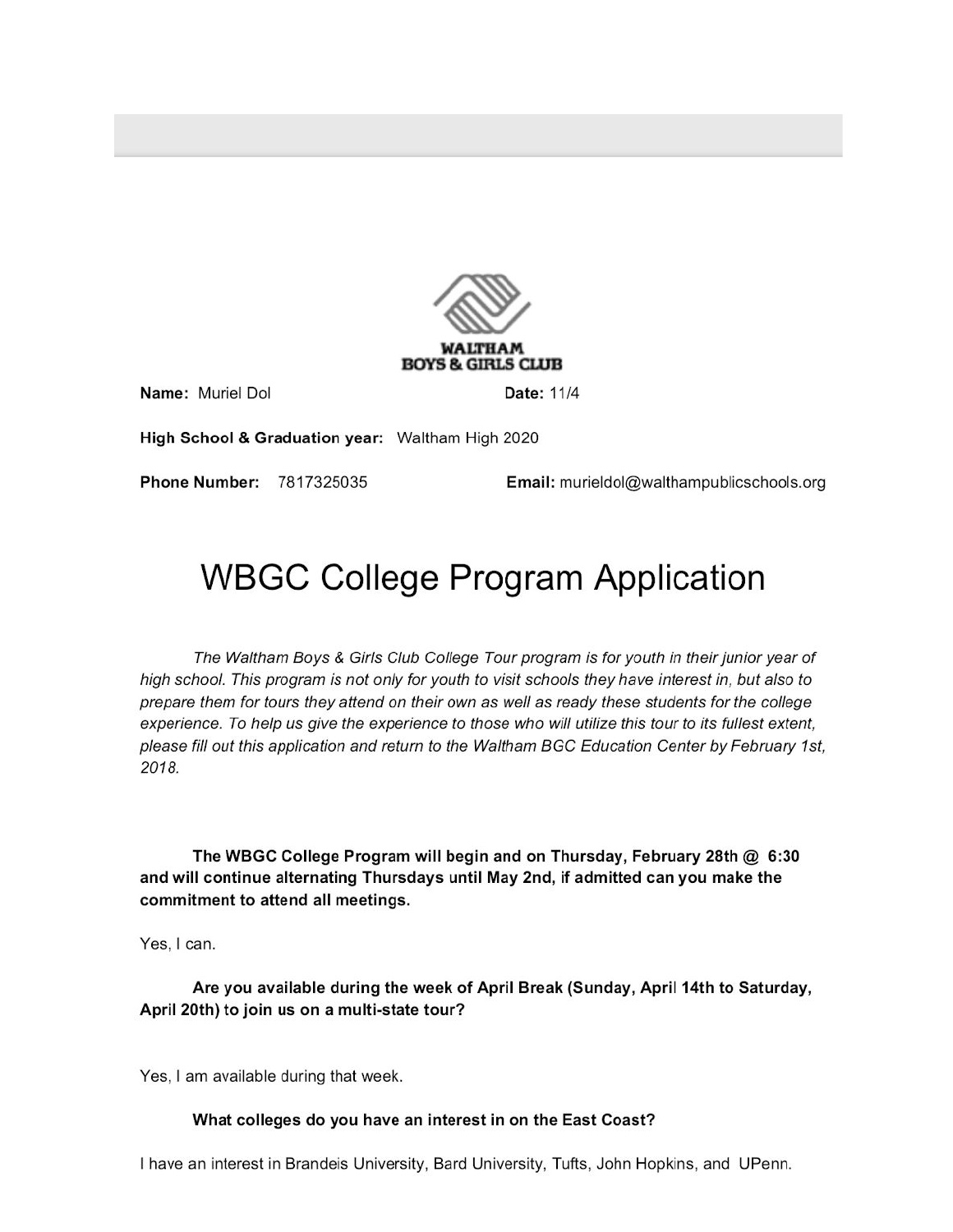# This program is meant to help you gain skills while you navigate your college process. What would skills are you looking to gain by going on this college prep program?

I am hoping to gain a better sense of where I want to be in a few years. Choosing a college is a very important decision to make. I know that the environment I am in will play a role in the amount of success I have. Being able to tour schools and learning the right questions to ask will help me pick the best place for me when the time comes.

# What do you plan on majoring in once you're in college/ what career have peeked your interest?

I plan on majoring in neuroscience/biology.

# In a minimum of 250 words please explain how you this program will be beneficial to you as you are looking into and apply for schools. (Please attach to application)

This program will be beneficial to me because being able to visit campuses can help me narrow down where I want to go. Thinking about where I want to apply has been a stressful experience so far. One's environment plays a big role in their mental health. I would want to be on a campus that feels welcoming and where I can be happy. Looking at brochures and websites do not always show what the actual school is like. I want to be able to be on campus and get a firsthand experience at the schools that I will be applying to. By visiting some of the colleges I am planning to apply to I will be able to get the sense of what the school's atmosphere is like and whether I can see myself being successful there or not. A lot of colleges also tend to look at whether an applicant has visited their campus in the past. This opportunity to do so would help give me that extra boost. Not a lot of students are able to visit schools they want to apply to and I think it is very important. Additionally, being a part of this program would grant me the support and resources I need in order to be able to visit colleges that are farther away. Both of my parents are very busy and do not have the time to take me on college tours that are far away. By being a part of the College Program I would not have to be held back by that. This program would give me opportunities to learn more and prepare myself for college.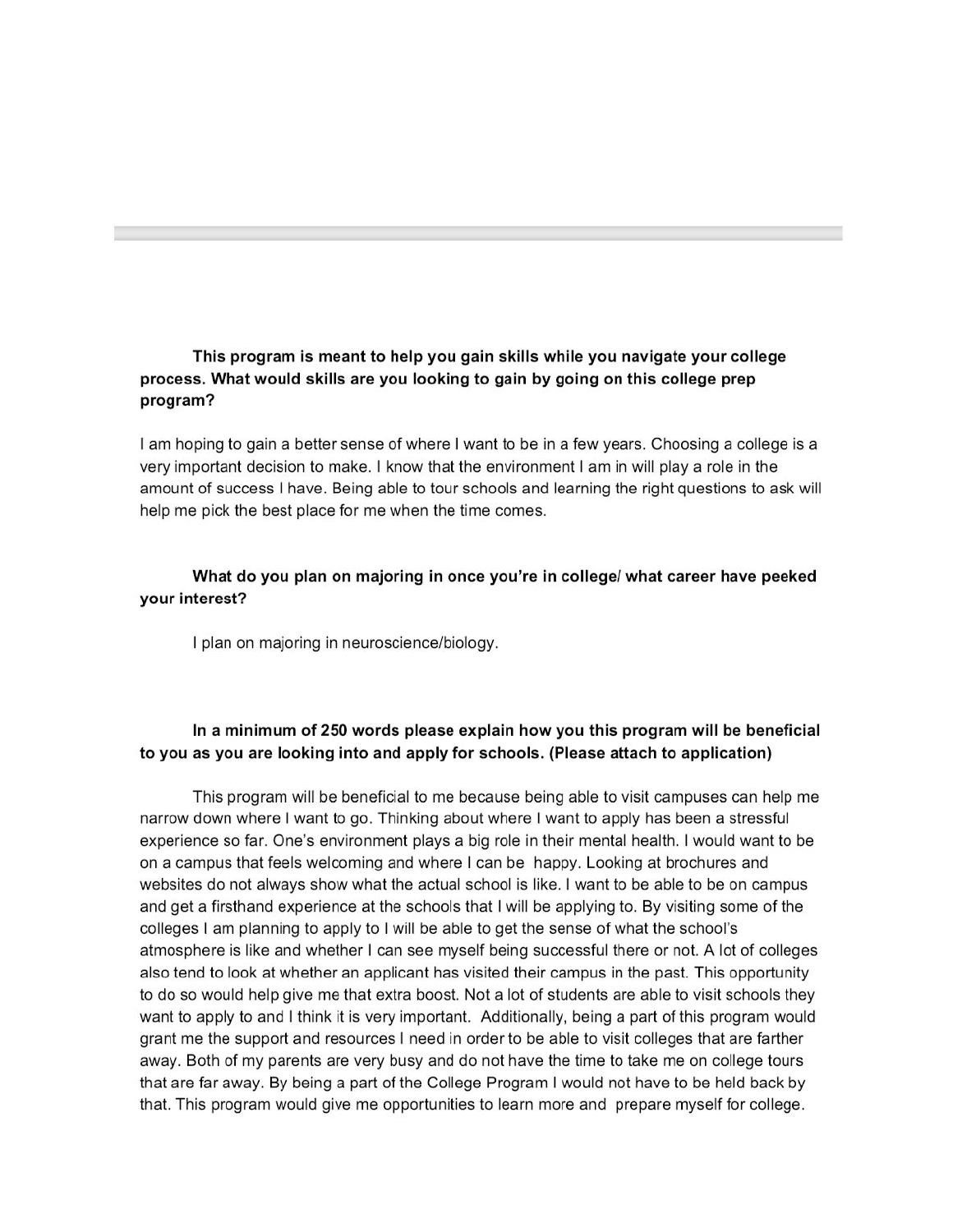| <b>R</b> Mail 11 ? |                                                       |      | 4:28 PM<br><b>△</b> docs.google.com |                                                                                                      | $@ 9076\%$   |  |
|--------------------|-------------------------------------------------------|------|-------------------------------------|------------------------------------------------------------------------------------------------------|--------------|--|
|                    |                                                       |      |                                     |                                                                                                      |              |  |
|                    | Exit Survey                                           |      |                                     |                                                                                                      |              |  |
|                    | structure, content, and instructor.                   |      |                                     | Please submit feedback regarding the course you<br>have just completed, including feedback on course |              |  |
|                    | * Required                                            |      |                                     |                                                                                                      |              |  |
|                    | College Tour Program *                                |      |                                     |                                                                                                      |              |  |
|                    | Your answer                                           |      |                                     |                                                                                                      |              |  |
|                    | Level of effort                                       |      |                                     |                                                                                                      |              |  |
|                    |                                                       | Poor | Fair                                | Satisfactory                                                                                         | Very<br>good |  |
|                    | Level of<br>effort<br>you put<br>into the<br>meetings |      |                                     |                                                                                                      |              |  |
|                    | Instructor Performance                                |      |                                     |                                                                                                      |              |  |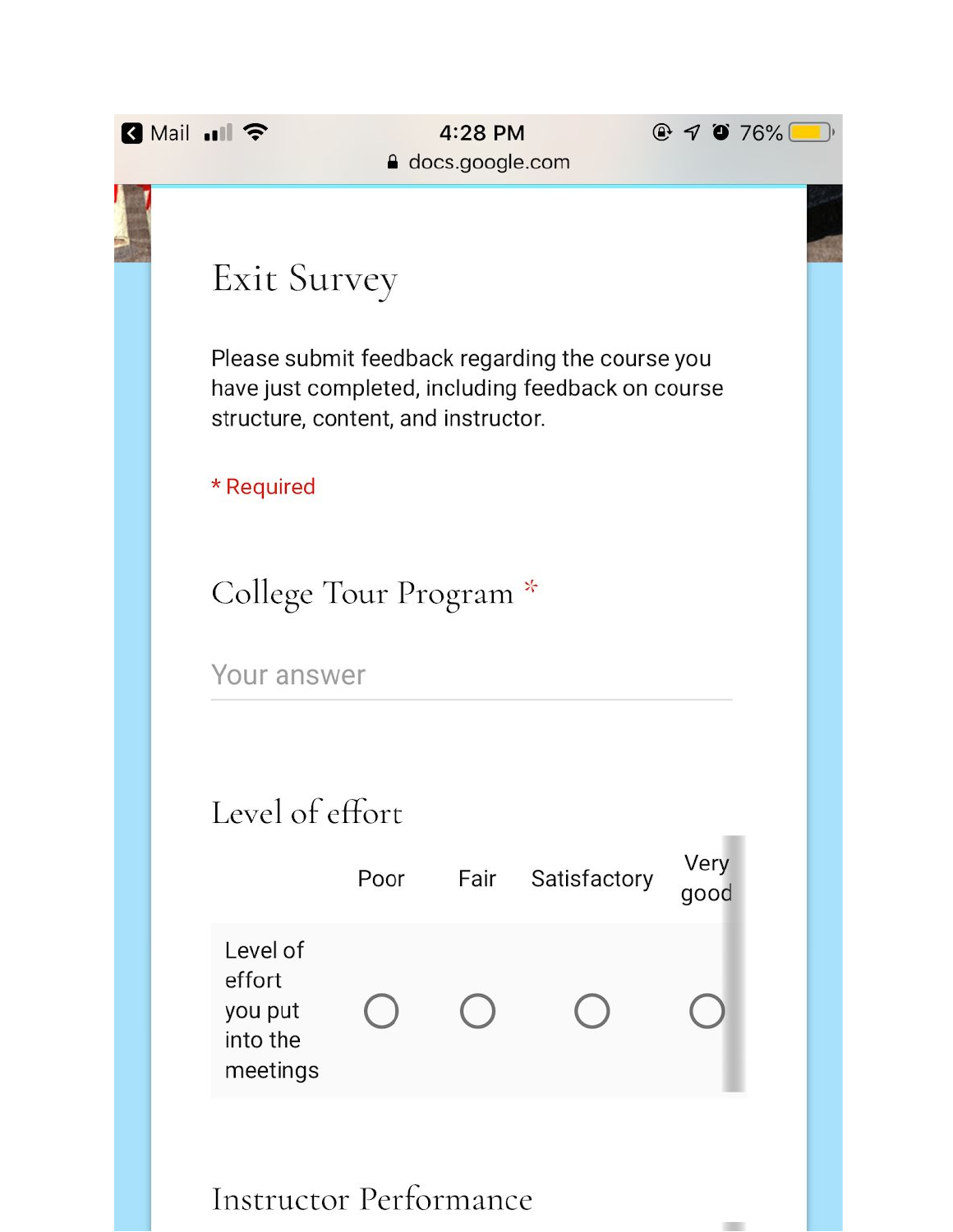| <b>B</b> Mail 川今                                                    |                      | 4:28 PM<br>a docs.google.com | $\odot$ 4 0 75% |  |
|---------------------------------------------------------------------|----------------------|------------------------------|-----------------|--|
| <b>Presentations were</b><br>clear and organized                    |                      |                              |                 |  |
| Instructor stimulated<br>student interest                           |                      |                              |                 |  |
| Instructor effectively<br>used time during<br>meetings              |                      |                              |                 |  |
| Instructor was<br>available and helpful                             |                      |                              |                 |  |
| Gave prompt and had<br>useful feedback                              |                      |                              |                 |  |
| Meeting content<br>Learning                                         | Strongly<br>disagree | Disagree Neutral             | Agree           |  |
| objectives<br>were clear                                            |                      |                              |                 |  |
| Meeting<br>content<br>was<br>organized<br>and easy to<br>understand |                      |                              |                 |  |
| Meeting<br>information<br>was<br>relevant                           |                      |                              |                 |  |
| Meeting<br>was                                                      |                      |                              |                 |  |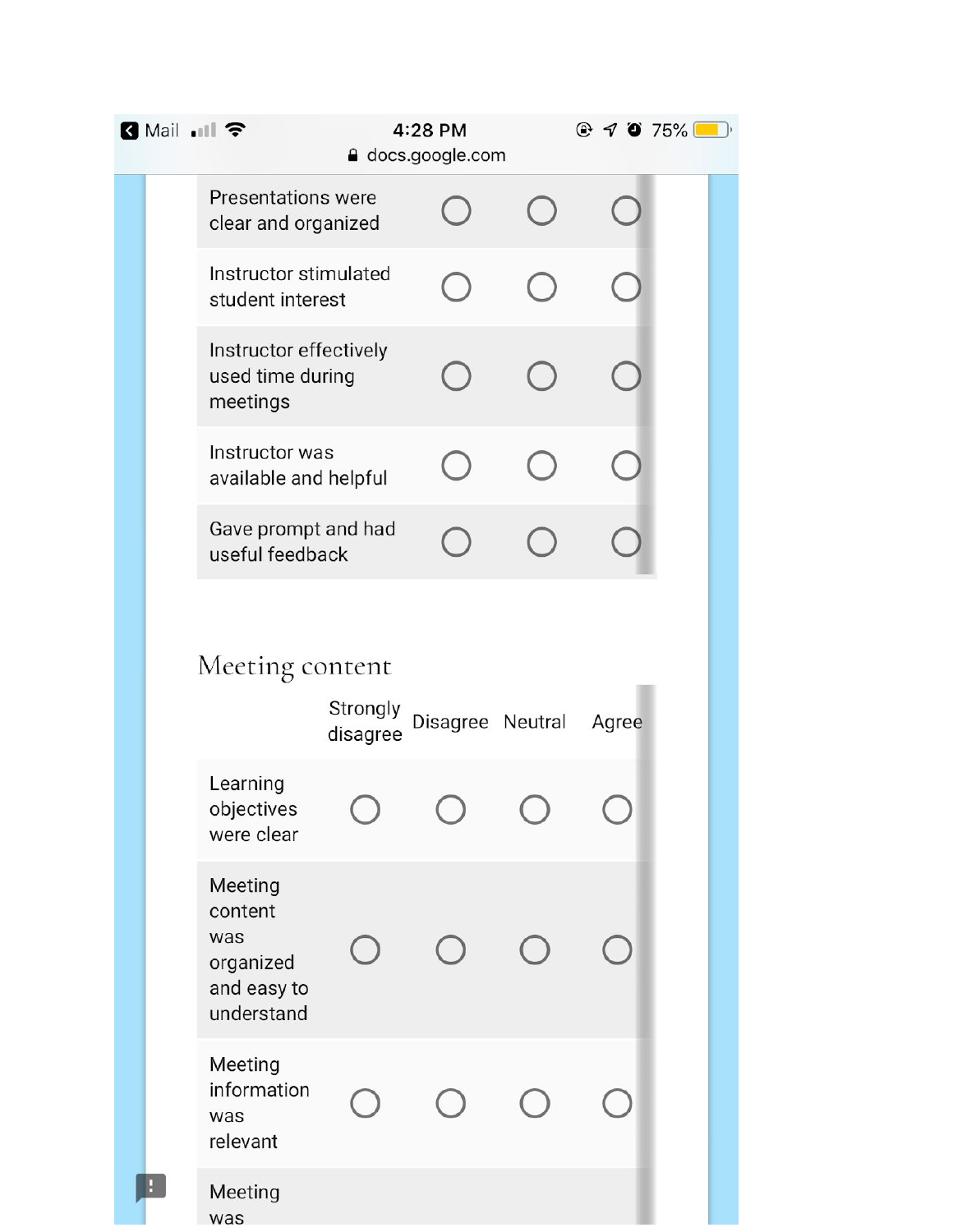| K Mail  II <del>수</del> |                                                                                    | 4:28 PM<br><b>△</b> docs.google.com |  |  | $@ 7075\$ |  |  |
|-------------------------|------------------------------------------------------------------------------------|-------------------------------------|--|--|-----------|--|--|
|                         | Meeting<br>was<br>organized<br>to allow all<br>students to<br>participate<br>fully |                                     |  |  |           |  |  |

What aspects of this program were the most useful or valuable? \*

Your answer

How would you improve this program? 누

Your answer

What colleges have you not visited yet?

Your answer

Would you be interested in going on a tour in the fall?  $*$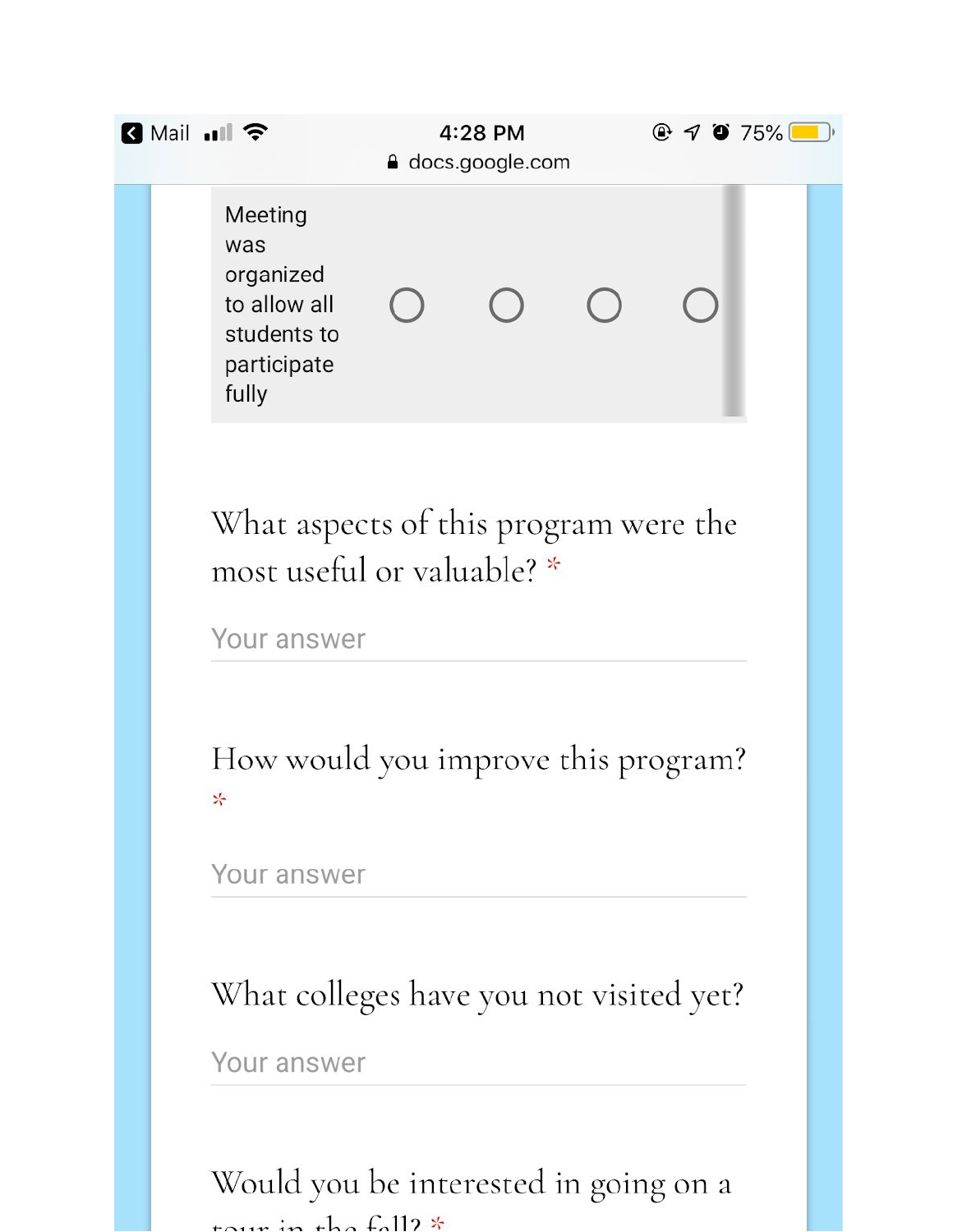

This form was greated inside of Weltham Boys & Cirls Club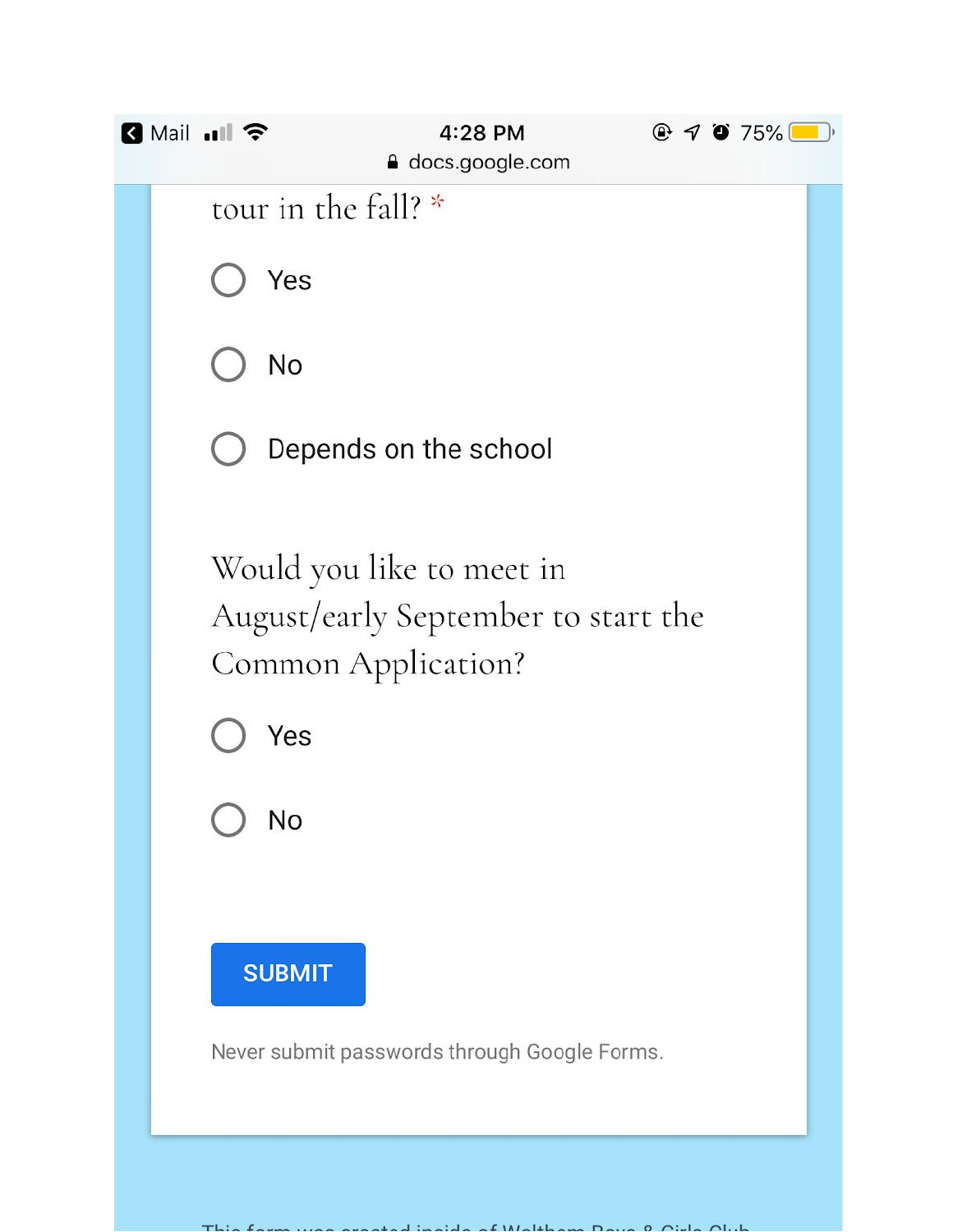Budget:

Below is the revised budget for the project but unfortunately I did not keep track of the changes made to the budget over the last couple months. We did buy everything on this expense report but the prices are different. There was no leftover money by the end of this project.

| <b>Name of Program:</b>    | <b>WBGC College Program</b>                                 |                                                                          |                               |                       |  |  |
|----------------------------|-------------------------------------------------------------|--------------------------------------------------------------------------|-------------------------------|-----------------------|--|--|
| <b>Expenses</b>            |                                                             | $rac{8}{2000}$                                                           |                               |                       |  |  |
| Item                       | Purpose                                                     | Total # Needed                                                           | Cost Per Item (if applicable) | <b>Estimated Cost</b> |  |  |
| 15 Passenger Van's Gas     | to provide transportation for the trip                      | 25gal/tank, will need to fill tank 1 times to complete the 250 mile trip | \$135 to fill the tank        | \$135                 |  |  |
| 2nd 15 Passenger Van's Gas | to provide transportation for the trip                      | 25gal/tank, will need to fill 1 times to complete the the 250 mile trip  | \$135 to fill the tank        | \$135.00              |  |  |
| Subs Pinwheel Platter      | Snacks for the workshops                                    | 2 per workshop. 3 meetings                                               | \$24.00                       | \$144.00              |  |  |
| Case of Water              | Drinks for the workshops                                    | 2 per workshop. 3 meetings                                               | \$10.00                       | \$60.00               |  |  |
| Cookie Platter             | Treat during the workshop                                   | 1 per workshop. 3 meetings                                               | \$16.00                       | \$48.00               |  |  |
| Gift cards                 | Allow the children to buy an item from school's merch store |                                                                          | 24<br>\$25.00                 | \$600.00              |  |  |
| name tags                  | for panalists in the last workshop                          |                                                                          | 6 10 pack on amazon for \$24  | \$24.00               |  |  |
| Flip Chart                 | For workshops                                               |                                                                          | \$31.00                       | \$62.00               |  |  |
| Easels                     | Hold up the data we collect for the kids and for meetings   | 1 pack of 2                                                              | \$45.00                       | \$45.00               |  |  |
| Pack of Sharpies           | for workshops                                               |                                                                          | \$8.99                        | \$8.99                |  |  |
| Pack of Pens               | For workshops                                               |                                                                          | \$5.99                        | \$17.98               |  |  |
| Pack of Notebooks          | Notes for the trip for the kids                             | 1 pack for 24 on amazon                                                  | \$32.78                       | \$32.78               |  |  |
|                            |                                                             |                                                                          |                               |                       |  |  |
|                            |                                                             |                                                                          |                               |                       |  |  |
|                            |                                                             |                                                                          |                               |                       |  |  |
|                            |                                                             |                                                                          |                               |                       |  |  |
|                            |                                                             |                                                                          |                               |                       |  |  |
|                            |                                                             |                                                                          |                               |                       |  |  |
|                            |                                                             |                                                                          |                               |                       |  |  |
|                            |                                                             |                                                                          |                               |                       |  |  |
| <b>Totals</b>              |                                                             |                                                                          | 36<br>\$198.76                | \$1,312.75            |  |  |

artment of Community Service

Personal Growth:

I felt as though I have learned a lot about myself through this process. I had to reevaluate some of my weakness and strengths when it came to projects of this large scale. I realized that I did not do very well with written communication. It would have been very beneficial to my project if I had followed up with Anna with emails relaying back all of the goals we set during our meeting so that we had a reference for what we said we would do. I realized that even when things went array or if Anna was not around to help facilitate a workshop that I can work really well by myself and under pressure. There were many times were things would be missing from a slide or Anna could not be present for one of the workshops in its entirety but I was well versed on what we were discussing enough to take over myself. I found that I had to do a lot of